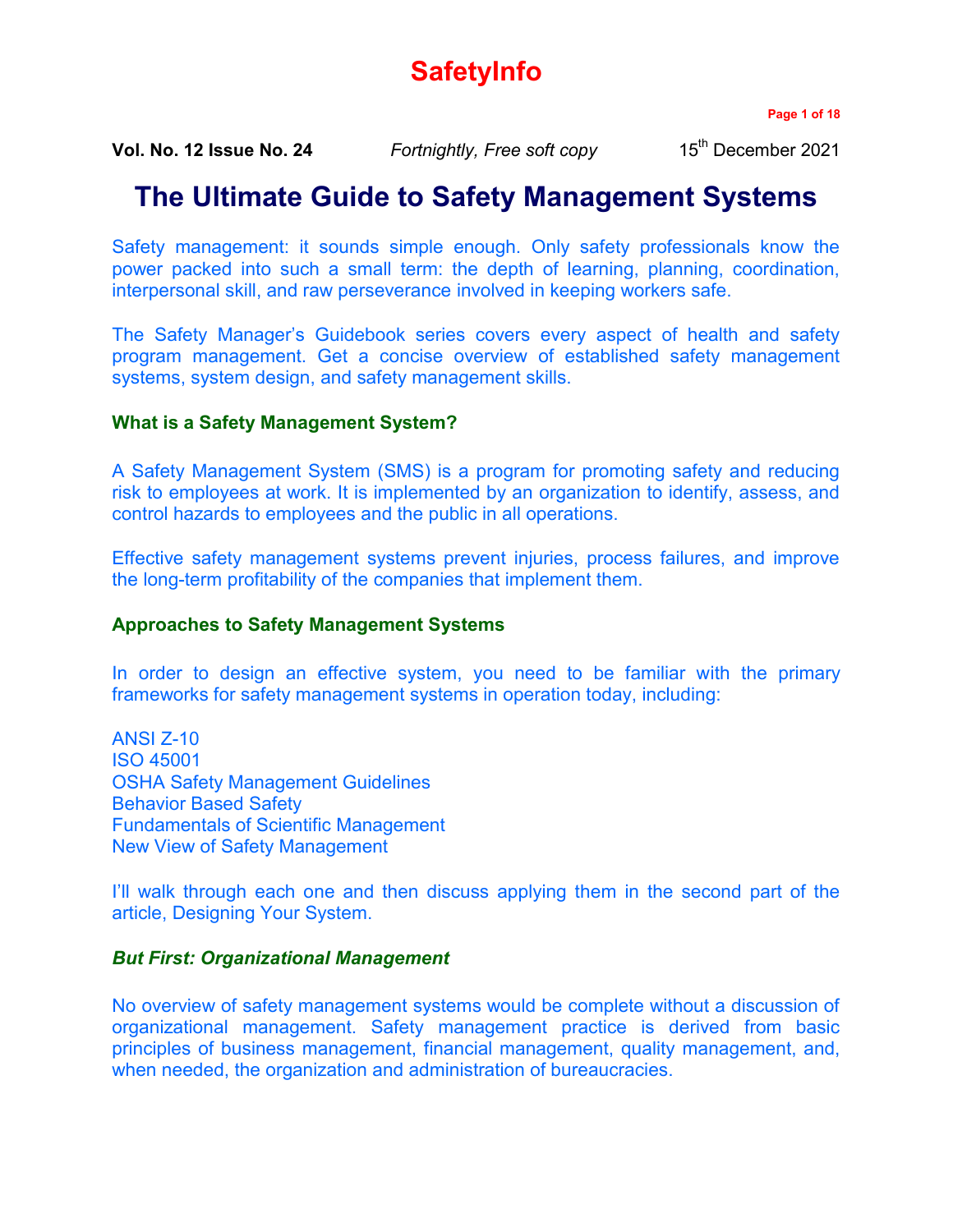Management is defined as "the interlocking functions of creating corporate policy and organizing, planning, controlling, and directing an organization's resources in order to achieve the objectives of that policy." Contemporary safety theorist and writer Thomas R. Krause uses the following definition: "'management' is getting work done through others" *(Leading with Safety).*

Politicians, academics, and businessmen have been talking about management since at least 500 BC, when Sun Tzu wrote "The Art of War" — still studied in business schools and military academies to this day.

#### **Bureaucracy Hasn't Alway Been a Bad Word**

The word bureaucracy has come to be associated with needless complexity and inefficiency. But at the turn of the century, work (especially manufacturing) was transitioning from small-scale artisanal production into large-scale centralized production.

Nations and States were also starting to provide civil services and regulate more of their citizens' daily lives, leading to the need to organize and larger and larger workforces.

German sociologist Max Weber was the first to officially study bureaucracy, defining it as "… an organizational structure that is characterized by many rules, standardized processes, procedures and requirements, number of desks, meticulous division of labor and responsibility, clear hierarchies and professional, almost impersonal interactions between employees."

Weber's Bureaucratic Organization was characterized by:

- Specialization of employee function
- Hierarchy of management authority
- Selection of employees on the basis of education, experience or suitability to the task
- Rules and regulations, codes of conduct, etc. and a disciplinary system to enforce them
- Objective (i.e. impersonal) relationship between management and employees
- Career orientation (i.e. specialization leads to expertise in an area leading to lifetime employment)

The bureaucratic coordination of the action of large numbers of people has become a dominant structural feature of modern safety program management systems. It is only through this organizational device that large-scale planning and coordination become possible.

This bureaucratic approach is often necessary to organize safety activities to align them with the numerous compliance requirements of local, state and federal enforcement agencies such as the Occupational Safety and Health Administration (OSHA, Federal & State); the Environmental Protection Agency (EPA, Federal & State); Department of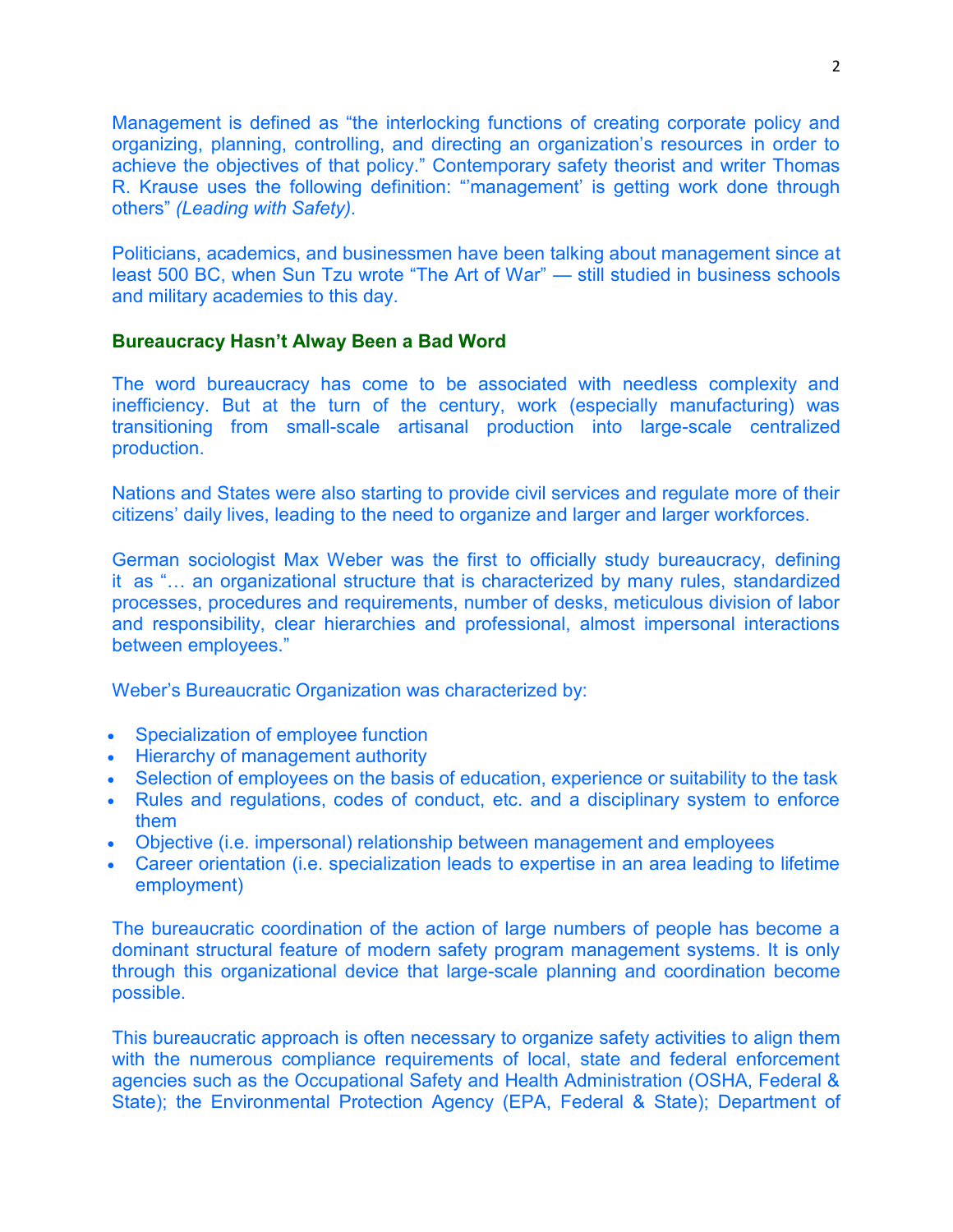Transportation (DOT, Federal and State), State and Local Fire jurisdictions, State Workers Compensation Authorities, and private insurers.

#### **Scientific Management**

In 1911 Frederick Taylor published The Principles of Scientific Management. In it, he notably asserted, "In the past the man has been first; in the future the system must be first."

During Taylor's time, factory work was accelerating and large numbers of unskilled people were moving to the cities from rural areas of England to find work. Management at this time focused on utilizing this unskilled labor by breaking work tasks into easily understandable, sequential processes that were optimized for early factory production lines.

The scientific management approach to safety can be seen in organizations with rigid rules and procedures guiding work, rigorous training and educational requirements for employees in certain roles, and strict oversight and enforcement of company rules.

Industries like commercial airlines and nuclear facilities are examples of organizations using the bureaucratic and scientific safety management approaches to ensure compliance with internal rules and outside regulators.

#### *Beyond Bureaucracy*

While bureaucracy and scientific management are proven approaches to reducing injury and days-away rates, there are limits to the true effectiveness of any safety system.

An overly rigid, bureaucratized, and compliance-based management structure can serve your company but leave your employees weakened by a lack of knowledge and initiative.

The safety structure you choose must exist to protect your organization from enforcement actions and fines, yes, but more importantly, it should increase the engagement and participation of every employee in your safety initiatives.

#### **An Overview of ANSI Z10**

Founded in 1918 by five engineering societies and three government agencies, the American National Standards Institute (ANSI) remains a private, nonprofit membership organization supported by a diverse constituency of private and public sector organizations.

ANSI is a non-governmental organization that manages the production and publishing of consensus standards. These standards, including the ANSI Z10, are produced by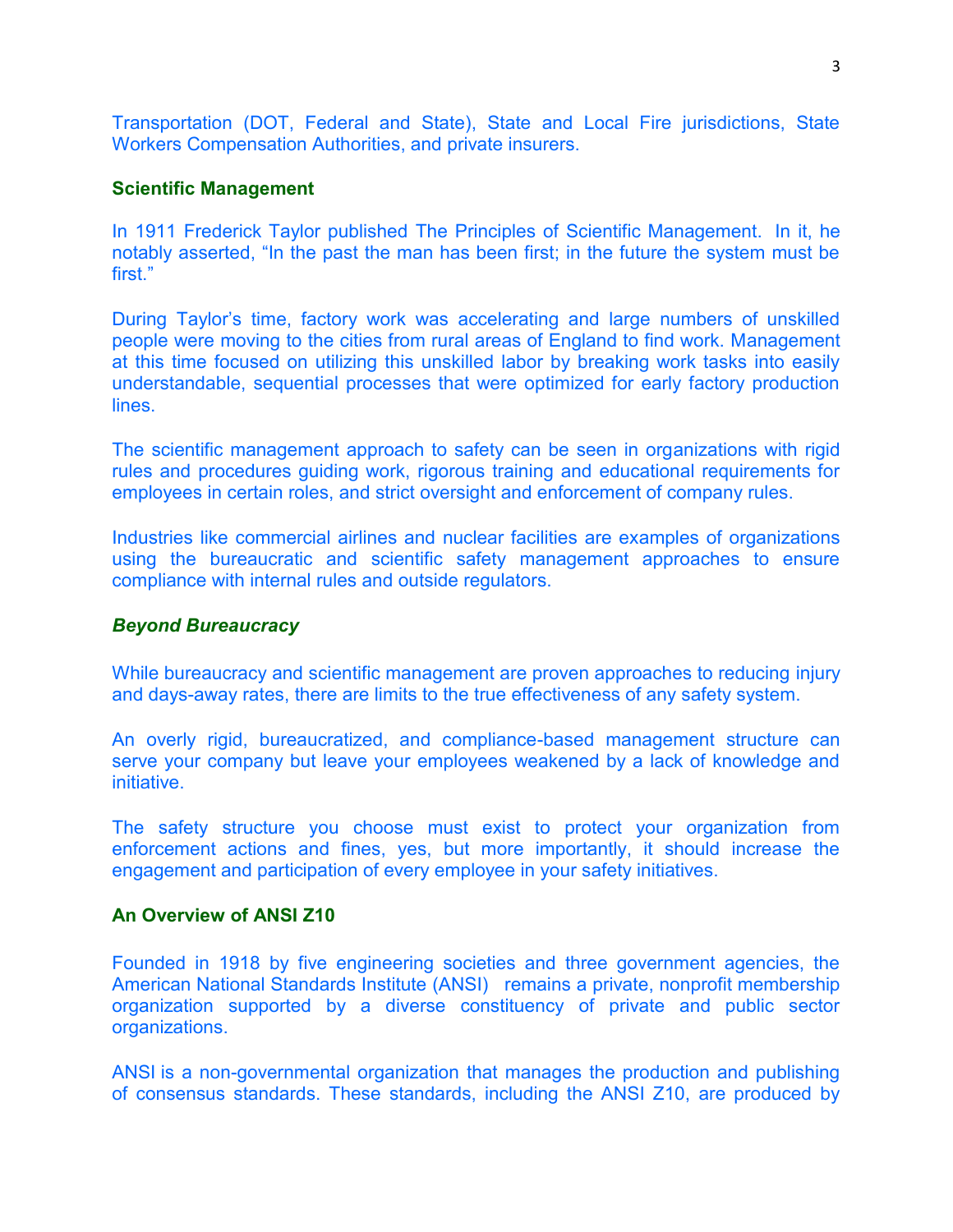committees of subject matter experts from universities, national laboratories and individuals, industry representatives, and representatives from relevant government organizations. Most standards are revised and updated at three-year intervals to reflect industry best practices and emerging technologies.

#### **What is the ANSI Z10?**

ANSI Z10 is an American consensus standard (developed by a committee of volunteer experts) that outlines a complete safety management framework and process for improvement. The original standards-making committee was approved in 1999. The first edition of ANSI Z10 was released in 2005.

The ANSI Z10 standard is organized to contain eight required elements. Most company safety management programs based on the Z10 standard are written to conform to these sections for ease of auditing after implementation.

- 1. Scope, Purpose, and Application
- 2. Definitions
- 3. Management Leadership and Employee Participation
- 4. Planning
- 5. Implementation and Operation
- 6. Evaluation and Corrective Action
- 7. Management Review
- 8. Appendices

One of the goals of a program such as ANSI Z10 is to foster continuous improvement; i.e. process management and hazard reduction steps included in the process lead to fewer injuries and operational failures year-over-year.

Steps 3 through 7 are considered to be a continuous improvement cycle, usually graphically presented as a never-ending circle or infinite loop.

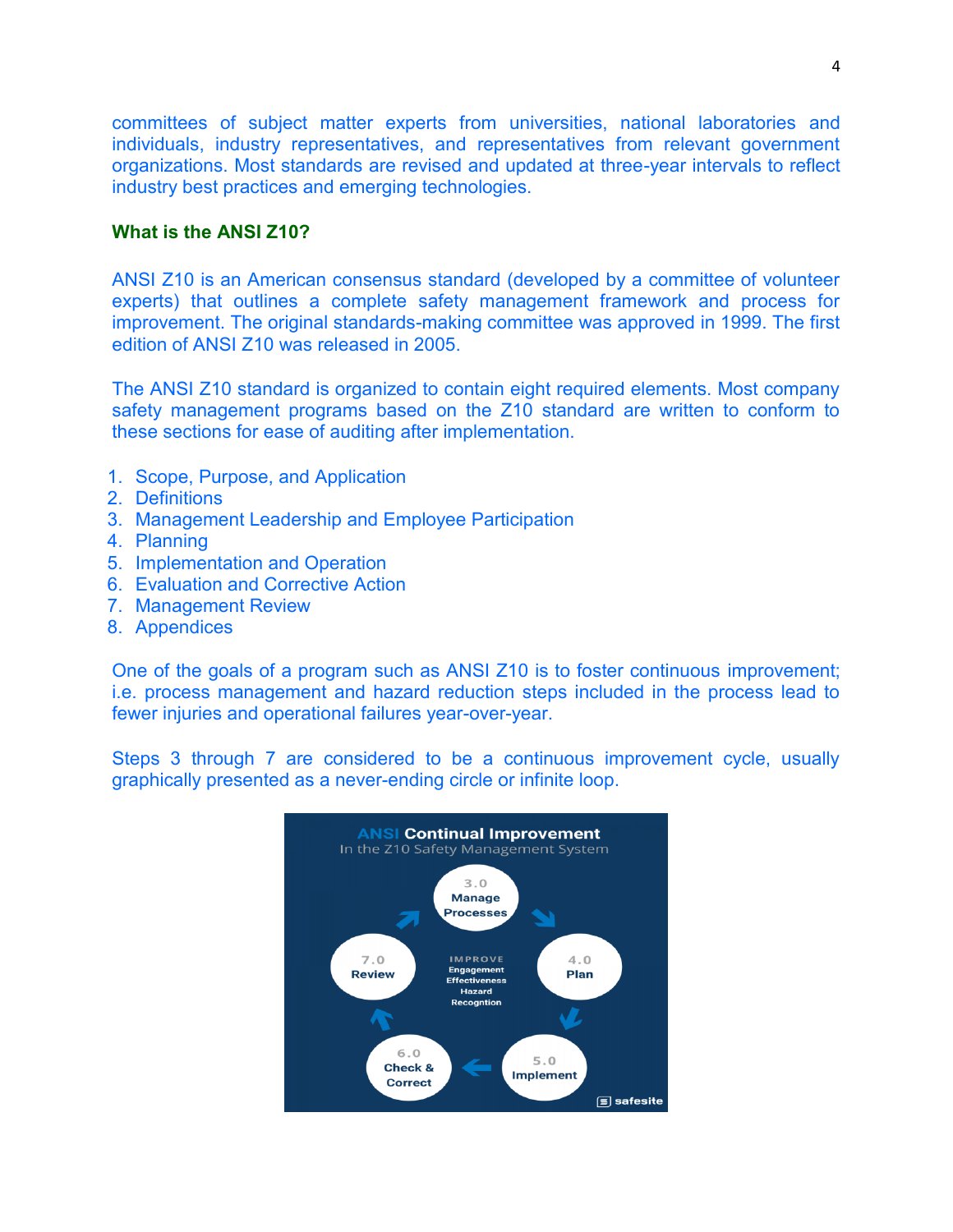In the ANSI Z10 system, steps 3.0-7.0 are a cycle of improving your safe work processes.

Fred Manuele elaborates: "Throughout all sections of Z10, from management leadership and employee participation through the management review provisions, a key theme is prominent: Processes for continual improvement are to be in place and implemented to ensure that:

- hazards are identified and evaluated
- risks are assessed and prioritized
- management system deficiencies and opportunities for
- improvement are identified and addressed
- risk elimination, reduction or control measures are taken to
- ensure that acceptable risk levels are attained."

The ANSI Z10 organization is harmonized with the other major standard-making body, the International Organization for Standardization (ISO). The ISO is an international standard-setting body composed of representatives from various national standards organizations.

ISO-45001 is an International Standard that specifies requirements for an occupational health and safety (OH&S) management system similar in scope to the ANSI Z-10 and will be discussed below.

It's important to note that this is a framework for a safety management system and not a prescriptive set of policies and procedures to be followed by every organization.

The intent is for companies to use this process to analyze their unique operations, risks, and hazards and to develop a set of policies and procedures, training, and self-audit activities that are the most effective for their activities.

Over time, as performance metrics are tracked, further optimization of the process should result in improvements to safety and health.

I will highlight several sections that can help define and explain this management approach to those unfamiliar with ANSI Z10:

#### **Section 4.0 – Planning**

The first step in the continuous "Plan–Do–Check–Act" process laid out by ANSI Z10 is to design a system for performing an assessment of current safety programs and identifying places for improvement. This is commonly called performing a "gap analysis" and should involve people within the organization who have a range of job descriptions and functions.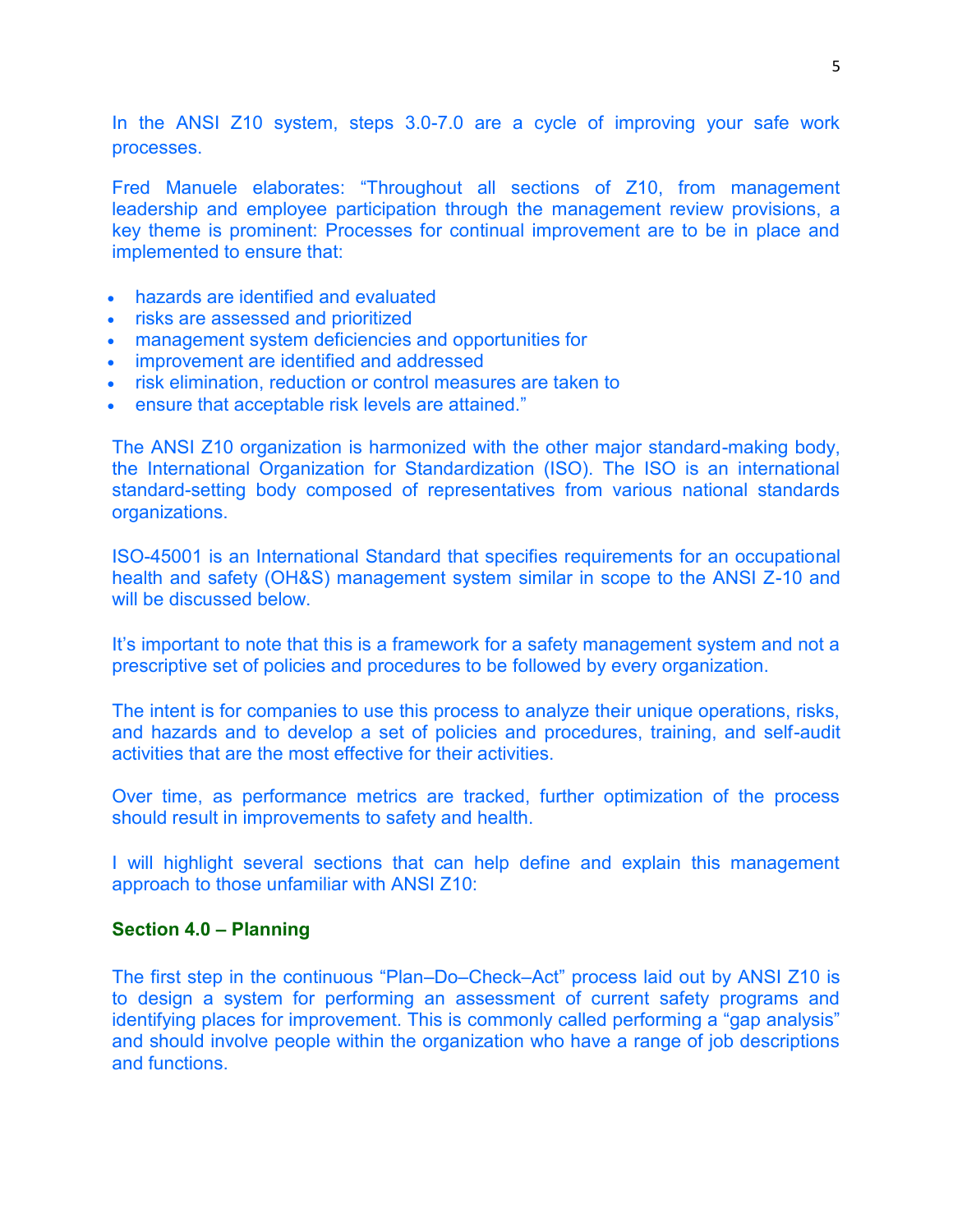A key component of this is performing a risk assessment of operations that identifies the probability of something going wrong and the estimated severity of an event. That way the company can prioritize the higher risk operations and work on the most serious ones first, directing time and resources towards issues that directly affect safety. This leads into the next step: risk assessment.

## **Section 5.1.1 – Risk Assessment**

This section establishes the requirement for organizations to conduct formal risk assessments and hazard analysis of their activities and worker exposures. From there, the company establishes programs such as respiratory protection, PPE, hearing conservation, fall protection, machine guarding, etc.

The standard says, "The organization shall establish and implement a risk assessment process(es) appropriate to the nature of hazards and level of risk."

The specific form and complexity of the resulting programs should reflect the level of hazard determined by the hazard analysis process used.

For example, a drywall company may be required to have a respiratory program for its workers exposed to silica, but the PPE and work rules required for employee safety in the drywall trades are much simpler to comply with than a respirator program for a company with welders cutting and welding stainless steel tanks.

In this example, the welders are exposed to toxic metal particles and fumes that require tight-fitting air-purifying respirators or supplied air respirators; while the drywaller may only need N95 disposable masks. The medical monitoring program required for the welders would also be more complex and expensive (i.e. blood tests are required) than the simple respirator medical fitness exam for the drywall finishers.

When the hazard analysis determines that there is no hazard present (e.g. there is no production machinery to be guarded at a software company), then there is no need to establish a program. The initial hazard analysis and subsequent analysis of any process or equipment change will be used to justify the lack of a program in the event an enforcement agency inquires about it.

#### **Section 6.0 – Evaluation and Corrective Actions**

This section describes the requirements for processes to evaluate the performance of the safety management system, to take corrective action when shortcomings are found, and to provide feedback to the planning and management review processes. The section also contains guidance on performing post-accident incident investigations and program-wide audits.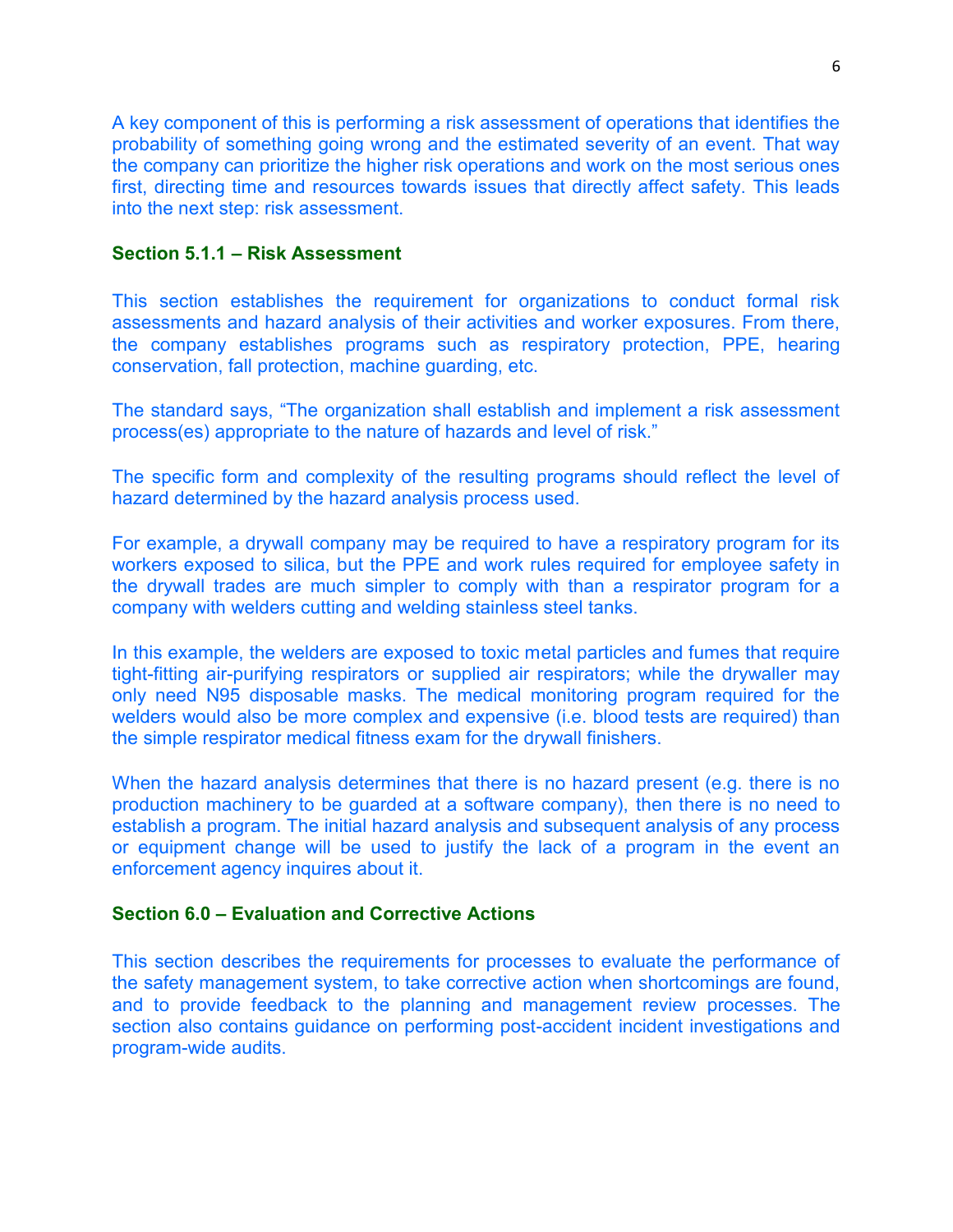Section 6 is one of the most important to achieve continuous improvement because if the audit and corrective action processes are not meaningful, then the changes recommended will not be meaningful improvements.

#### **About ISO 45001 and OHSAS 18001**

The OHSAS 18001 was developed by the British Standards Institute (BSI) and others in 1996. By 2007, it was superseded by ISO 45001 and is no longer actively supported.

Organizations already certified to OHSAS 18001 have until March 2021 to comply with the new ISO 45001 standard if they want to maintain recognition (certification of conformity to ISO 45001 is not a requirement of the standard).

#### **What is ISO 45001?**

ISO 45001 is an International Standard that specifies requirements for an occupational health and safety (OH&S) management system, with guidance for its use, to enable an organization to proactively improve its OH&S performance in preventing injury and illhealth.

ISO 45001 is intended to be applicable to any organization regardless of its size, type, and nature. All of its requirements are intended to be integrated into an organization's own management processes.

The standard enables an organization, through its OH&S management system, to integrate other aspects of health and safety, such as worker wellness/wellbeing; however, it should be noted that an organization can be required by applicable legal requirements to also address such issues.

ISO 45001 does not state specific criteria for OH&S performance, nor is it prescriptive about the design of an OH&S management system.

An organization's OHS management system should be specific to meeting its own needs in preventing injuries and ill-health; consequently, a small business with low risks may only need to implement a relatively simple system, whereas a large organization with high levels of risks may need something much more sophisticated.

Any type of system may be adequately in compliance with the requirements of the standard, provided it proves to be appropriate to the organization and is effective.

As long as your organization has people working on its behalf, or who may be affected by its activities, then using a systematic approach to managing health and safety will bring benefits to it.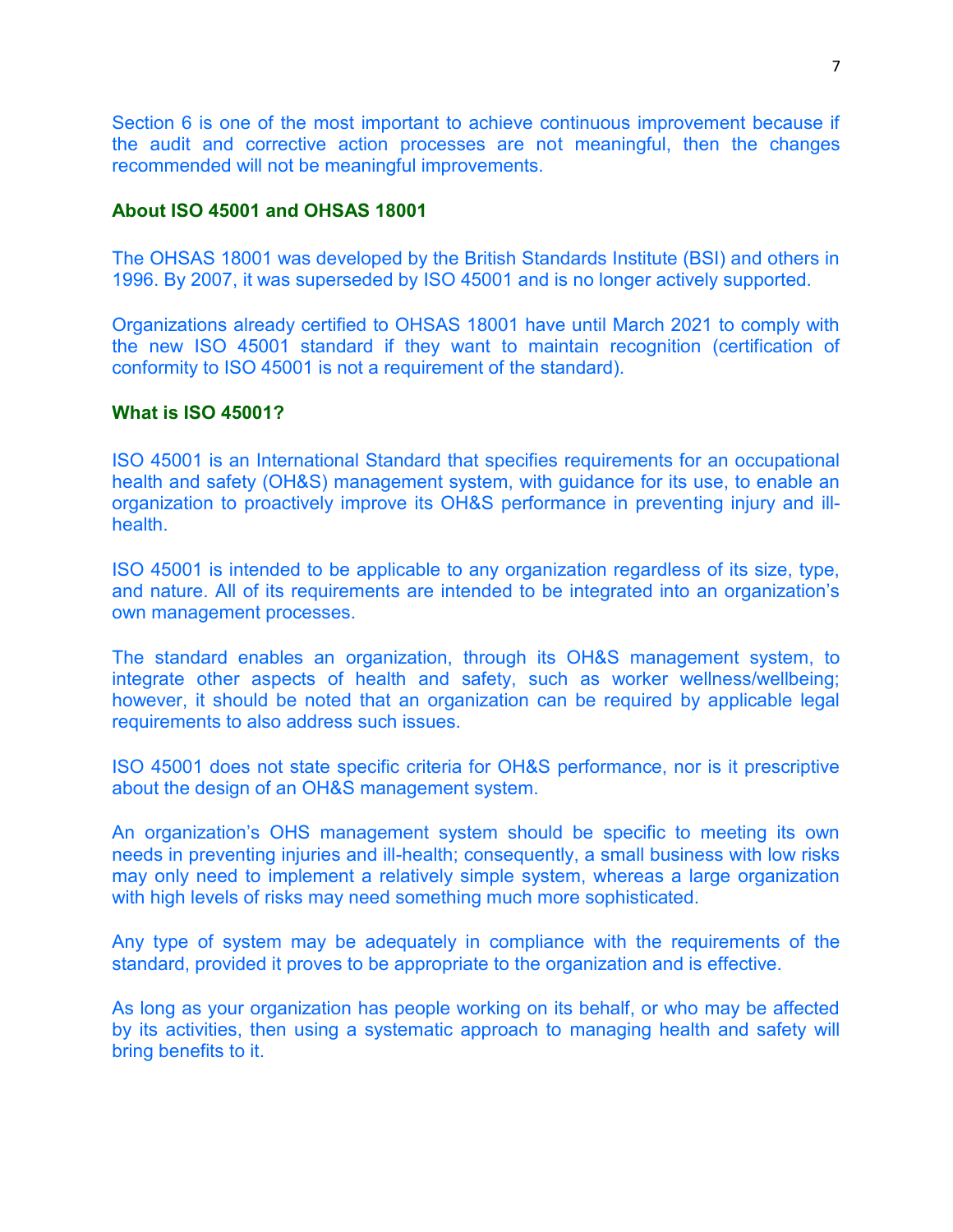The standard can be used by small low-risk operations equally as well as by high-risk and large complex organizations. While the standard requires that OH&S risks are addressed and controlled, it also takes a risk-based approach to the OH&S management system itself, to ensure that it is a) effective and b) being improved to meet an organization's ever-changing context.

This risk-based approach is consistent with the way organizations manage their other business risks and hence encourages the integration of the standard's requirements into organizations' overall management processes.

ISO 45001 follows the high-level structure approach that is being applied to other ISO management system standards, such as ISO 9001 (quality) and ISO 14001 (environment).

In developing the standard, consideration has been given to the content of other international standards (such as OHSAS 18001 or the International Labour Organization's ILO–OSH Guidelines) and national standards, as well as to the ILO's International Labour standards and conventions (ILSs).

Along with the benefits of applying the ISO processes to managing safety in an organization, there are some costs, including the monetary cost of certification from the ISO organization and administrative costs involved with developing the documentation and recordkeeping infrastructure required.

Some companies have become so focused on maintaining the systems required to validate the certification that process changes leading to new hazards failed to be identified.

#### **The OSHA Safety Management Guidelines**

In the US, safety laws and regulations are what most people associate with OSHA. However, OSHA provides non-mandatory safety management system guidelines to help employers think beyond the rules.

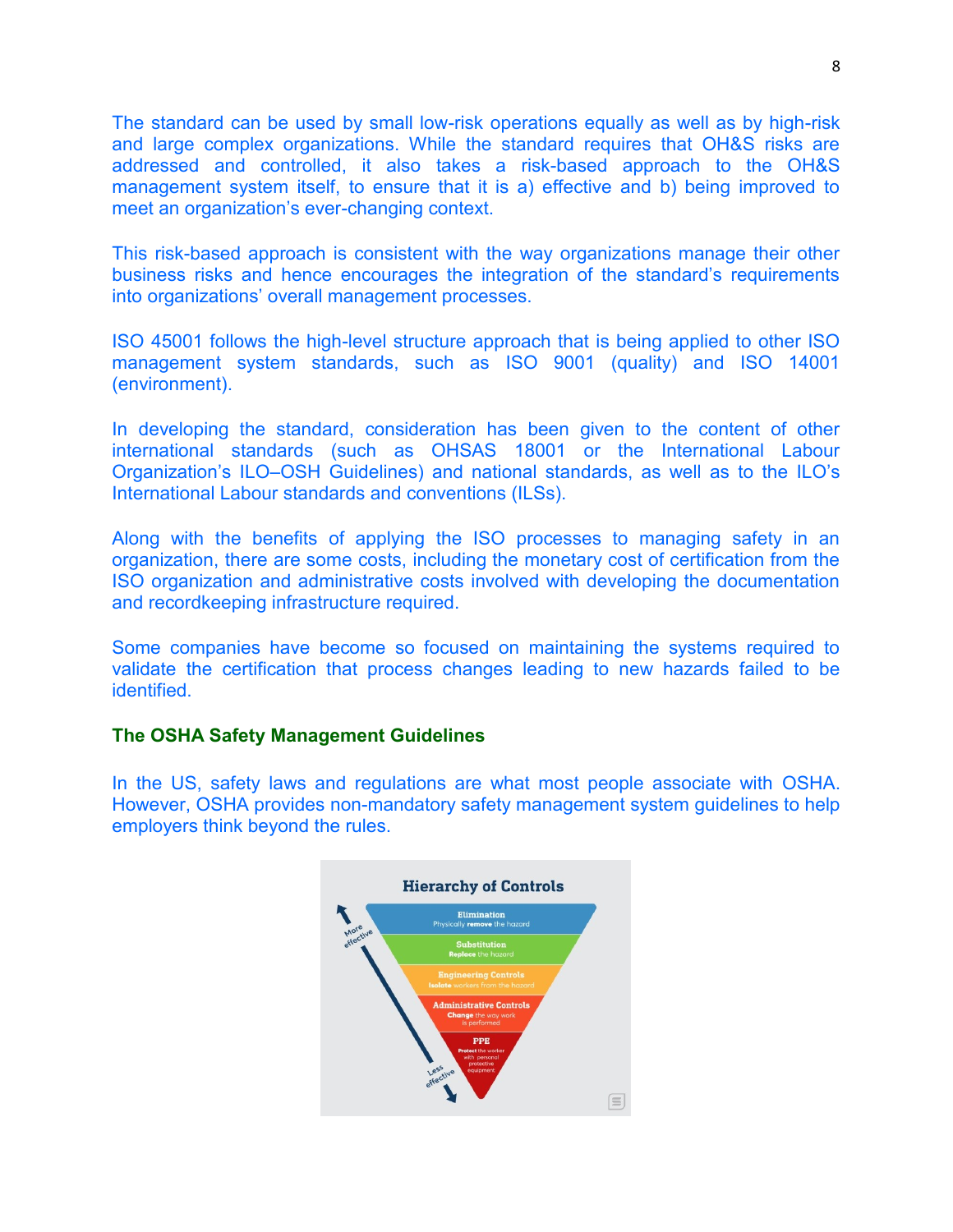The OSHA Safety Program Management Guidelines, first published in 1989, are a simple framework for ensuring that essential compliance programs are put into practice at the organizations that require them. The Recommended Practices for Safety and Health Programs were updated again in October 2016.

As I mentioned, the practices are not mandatory and OSHA cannot cite a company against them. The basic elements consist of:

- Management Leadership
- Worker Participation
- Hazard Identification and Assessment
- Hazard Prevention and Control
- Education and Training
- Program Evaluation and Improvement
- Communication and Coordination for Host Employers
- Contractors and Staffing Agencies

## **ISO vs. OSHA vs. ANSI Management Systems**

As you can see, there is a high degree of overlap between the ISO 45001, ANSI Z10, and OSHA safety management system approaches. Basic principles behind effective safety management - process improvement, worker participation/training, and risk assessment/control — have not changed much over time.

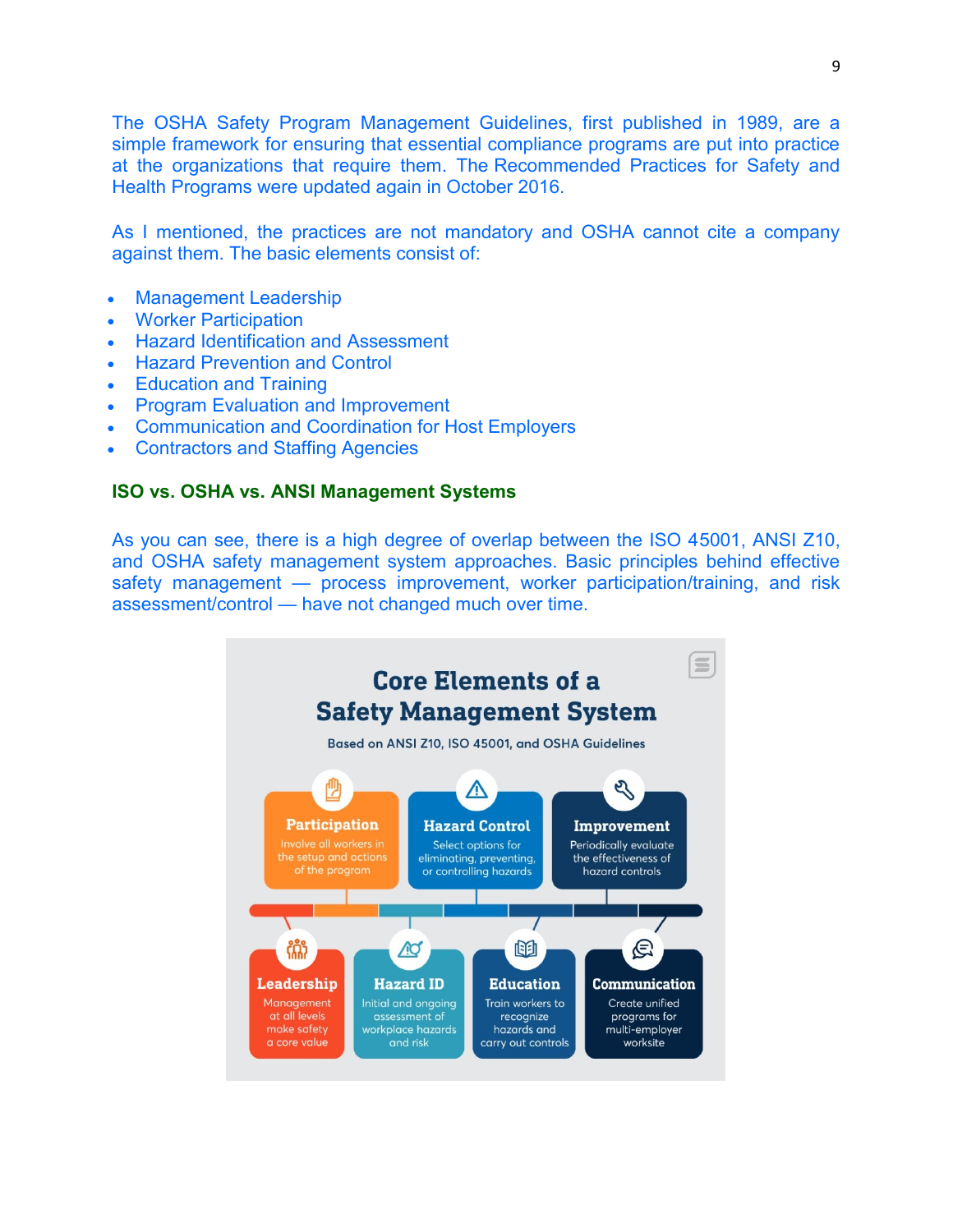No matter which framework is selected, success depends upon management support, employee involvement, and a willingness to analyze hazards and make the necessary changes within the organization.

Long-term success involves consistent leadership from the Environmental Safety and Health Department and a robust change management process.

Whatever the framework, safety management success depends on management support, employee engagement, a willingness to make changes when necessary.

## **Behavior-Based Safety (BBS) Systems**

The behavior-based approach to safety was originally an outgrowth of B.F. Skinner's (1938-1971) experimental analysis of human behavior.

Without considering internal factors such as people's attitudes, intentions, etc., Skinner instead focused on observable behaviors that are unsafe or undesirable in the workplace. Interventions are then designed to modify behaviors in the direction of safer or more efficient outcomes.

Over time, the behavior-based approach to occupational safety was refined and offered to businesses by for-profit safety consultants as opposed to international standardssetting organizations.

Original thinking by Geller, Krause, Peterson, and others leveraged the human psychology of earlier studies and refined techniques of observation and metrics for use in a wide range of industries.

There are many methods of implementing a BBS system, but most rely on the steps below:

- 1. Designate an implementation team of Managers, Supervisors and Line Workers who are knowledgeable about the process.
- 2. Perform analysis of past injuries, near-miss accidents and plant disruptions. Develop a list of "safe" behaviors to be encouraged and reinforced.
- 3. Develop a checklist to be used for safety observations that will yield numerical data for comparison over time.
- 4. Create a dashboard or other method to track and compare metrics over time.

The success of a behavior-based system is largely determined by the quality of the checklist and the willingness of the workforce to be observed and participate in the improvement process.

Organizations have used both positive incentives and negative consequences to encourage compliance with varying degrees of success, but too often, only the hourly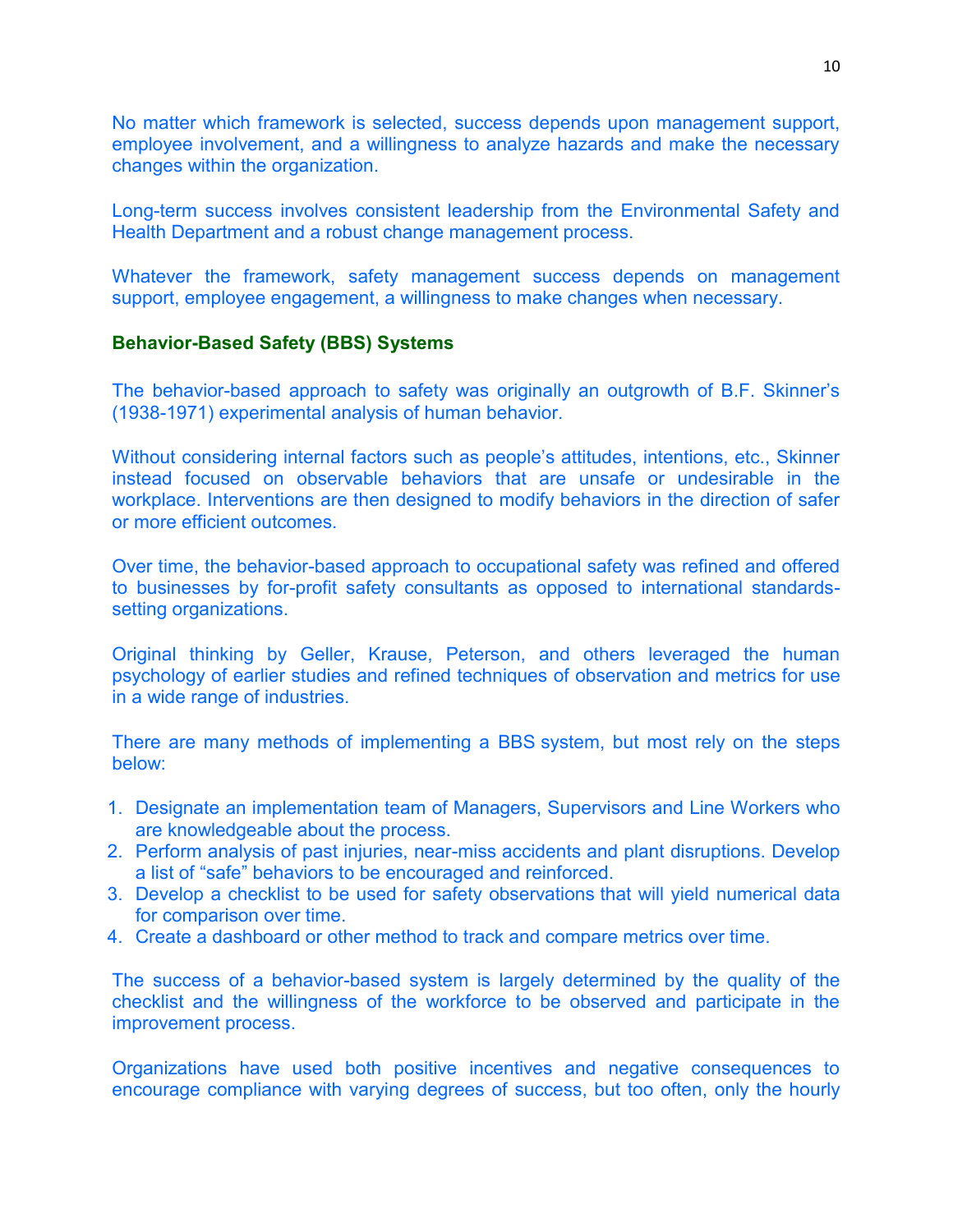workforce is faced with the oversight and critical feedback involved in operating the program.

## **The Fundamentals of Scientific Management**

Working at the turn of the twentieth century, Frederick Taylor was a Mechanical Engineer studying industrial efficiency in early factories. He was the first to look at the manufacturing process and how workers interacted with it, with the objective being maximum production from each individual. Taylor published his masterwork "The Principles of Scientific Management" in 1909.

According to Frederick Taylor, the principal object of management should be to secure the maximum prosperity for the employer — coupled with the maximum prosperity for each employee.

The words "maximum prosperity" are used, in their broad sense, to mean not only large dividends for the company or owner, but the development of every branch of the business to its highest state of excellence, so that the prosperity may be permanent.

In the same way, maximum prosperity for each employee means not only higher wages than are usually received by men and women of their class, but more importantly, it also means the development of each man and woman to their state of maximum efficiency. The result is that people may be able to do, generally speaking, the highest grade of work for which their natural abilities fit them, and it further means giving them, when possible, this type of work to do.

It would seem to be so self-evident that maximum prosperity for the employer, coupled with maximum prosperity for the employee, ought to be the two leading objectives of management. To state this fact seems unnecessary.

Scientific management, on the contrary, has for its very foundation, the firm conviction that the true interests of the two are one and the same; that prosperity for the employer cannot exist through a long term of years unless it is accompanied by prosperity for the employee and vice versa, and that it is possible to give the worker what they most want—high wages—and the employer what they want—a low labor cost—for their manufactures.

How Taylorism rose and fell in the early 20th century:

- Taylor deconstructed manufacturing tasks and rationally optimized tooling, sequence, and line speed to optimize output.
- WWI made it necessary to optimize industrial production at a time when Taylor's theories were popular.
- Although Taylor argued that workers should benefit from increased efficiency as much as owners, these benefits largely failed to trickle down.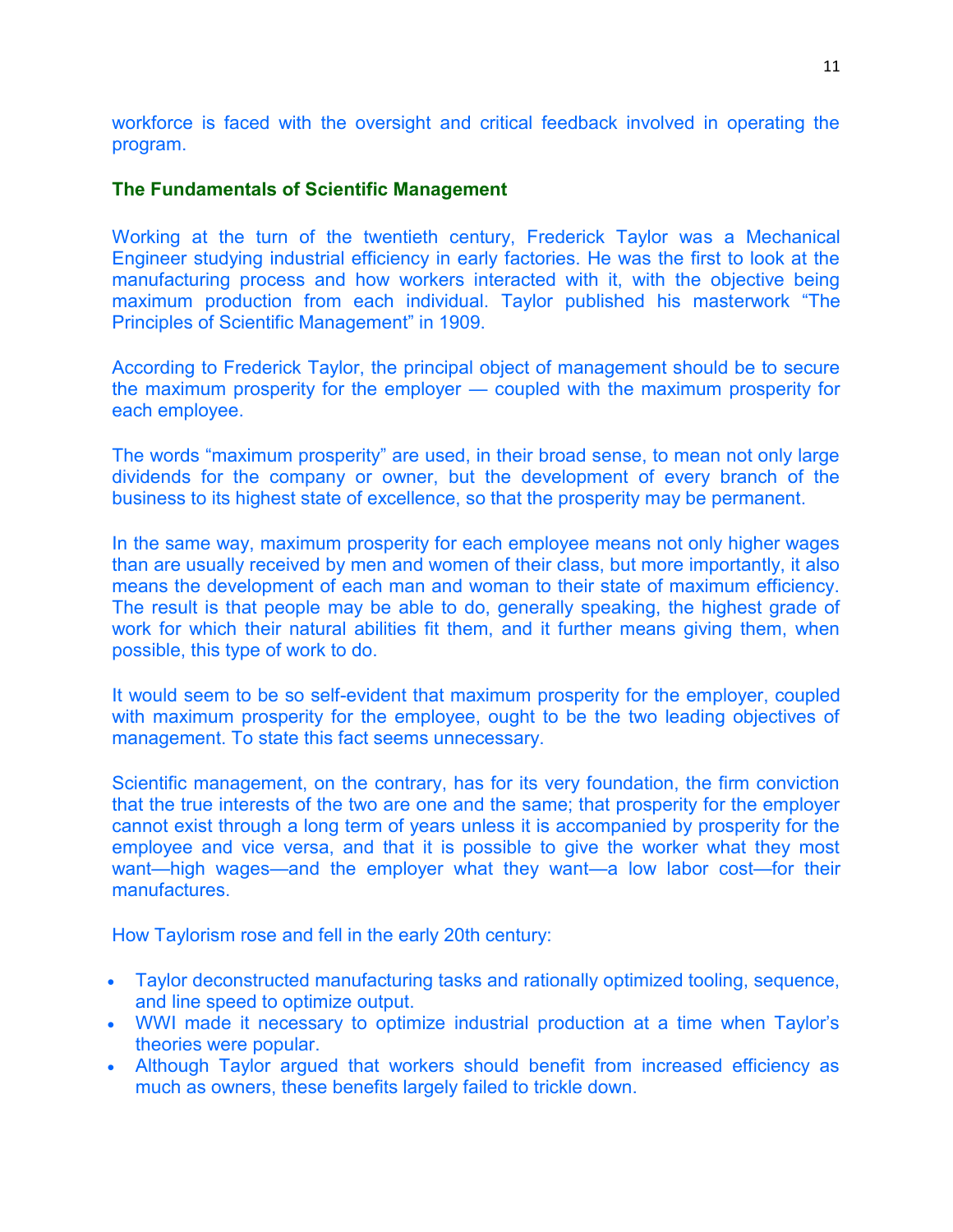- Taylor's "time and motion studies" yielded a maximum output/worker/time that was unsustainable over the workday. Efforts to adjust for worker variation came to discredit "scientific" management.
- Although Taylor's approaches to manufacturing line optimization are still valid and in use today, the negative associations of "Taylorism" with respect to the exploitation of labor have become part of our culture.

Today the term "Scientific Management" is still used as an approach to studying and understanding complex workplace tasks and interactions and bringing engineering, chemistry, ergonomics, and other scientific fields of study to bear on improving safety in organizations.

Current efficiency and quality approaches such as LEAN and Six-Sigma utilize tools developed during the era of Taylorism to analyze and improve workflow, plant layout, and worker ergonomics.

## **The New View of Safety (Safety-II)**

The New View of safety, also called Safety-II, came about in the late 1990s and 2000s. During this time, practitioners and academics in the safety field began to question the effectiveness of the traditional safety management practices described above.

Although the rate of workplace illnesses and injuries had been reduced from 11.0 in 1973 to 6.1 in 2000 (representing recordable injuries per 100 workers), fatalities had not been reduced to the same extent.

In fact, the average occupational fatal injury rate in US industries has hit a statistical "plateau," stuck at 3.4 since 2008 (R. Gantt, "Safety Differently – A New View of Safety Excellence," Session 590, ASSE Proceedings, Feb 2015.

So industry leaders and insurers began to ask why all of the money invested in safety staff, equipment and procedures, training and safety audits had not virtually removed every hazard and prevented every injury by now?

Why did so many "Drive to Zero" safety programs have such minimal results?

As illustrated above, traditional safety practice tends to be backward-looking and based on responding to failures like injuries and lost days. Accident analysis focuses on behavioral and system failures that result in injuries or process interruption.

Although the effort put into understanding "what went wrong" and trying to fix it is effective in preventing the recurrence of the exact same failure (assuming the corrective actions selected are effective long-term), focusing solely on preventing recurring failures precludes an understanding of 99.99% of the other actions that do not result in accidents.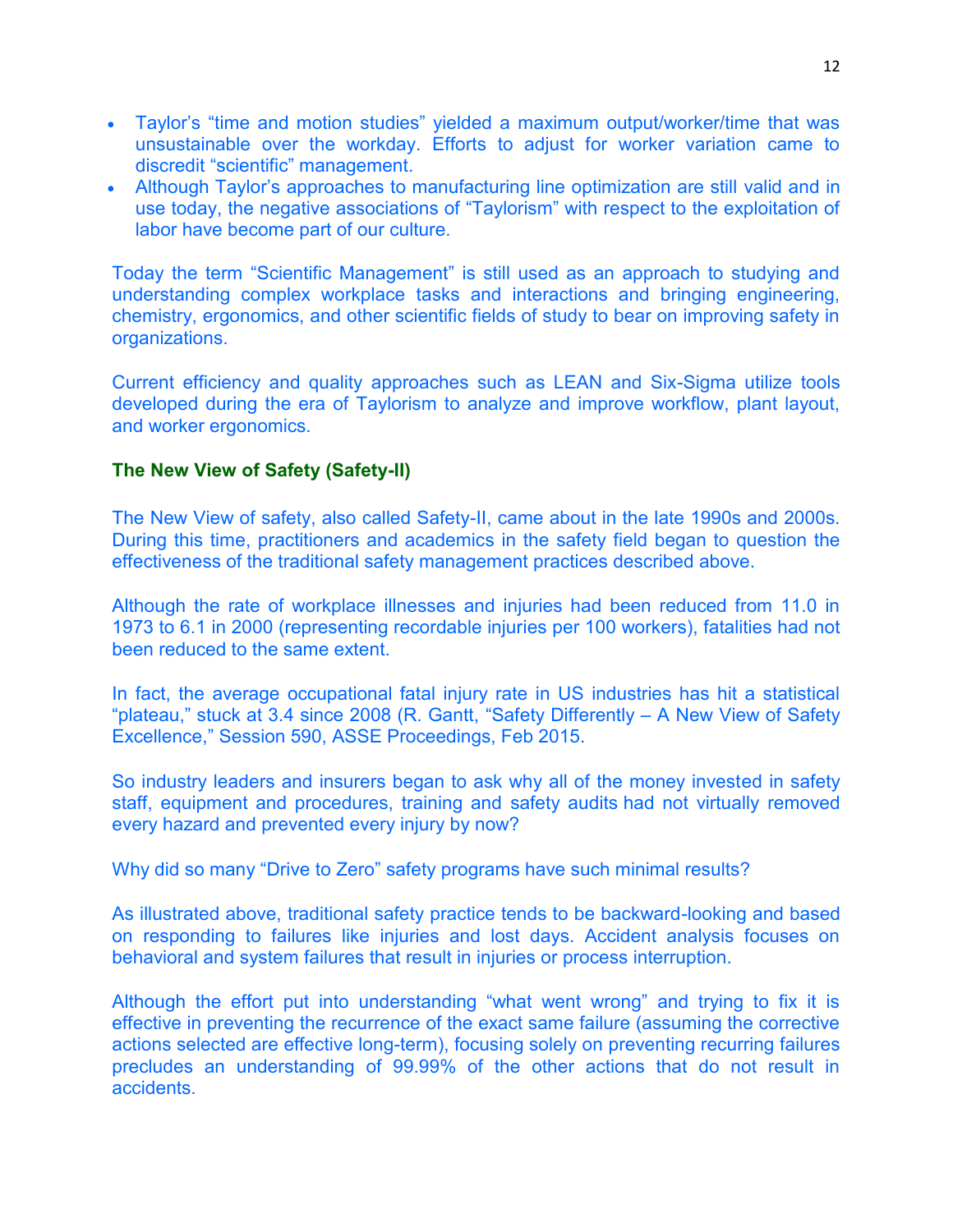In other words, safety staff often spends time looking at the wrong things.

The Flaw in Heinrich's Triangle

The concept that serious accidents occur after a finite number of minor accidents (i.e. the Injury Pyramid Theory) was developed by H.W. Heinrich in "Industrial Accident Prevention: A Scientific Approach"(1931).

"Heinrich's Pyramid" as it came to be called, can be found on safety posters in company break rooms worldwide; and the belief that by eliminating minor injuries and unsafe conditions, the major breakdowns and catastrophes would be avoided has launched a thousand corporate safety initiatives.

Unfortunately, Heinrich got it wrong, since some of the worst industrial accidents in recent times—the Challenger explosion, Deep Water Horizon disaster, the Texas City Refinery fire, etc.—have happened within organizations with OSHA VPP status and below industry average injury and illness rates.

Clearly, minor incidents and major catastrophes were not statistically linked as common sense, as Heinrich's theories would indicate.

According to the U. S. Chemical Safety Board's analysis of the Texas City refinery explosion, "BP Texas City explosions was an example of a low-frequency, highconsequence catastrophic accident. Total recordable incident rates and lost time incident rates do not effectively predict a facility's risk for a catastrophic event."

Beyond Anticipating and Correcting Failures

Recognizing that the nature of organizations and work processes has become so complex and interrelated that conventional approaches to hazard analysis are no longer up to the task of anticipating and correcting likely failures, a new approach is clearly needed.

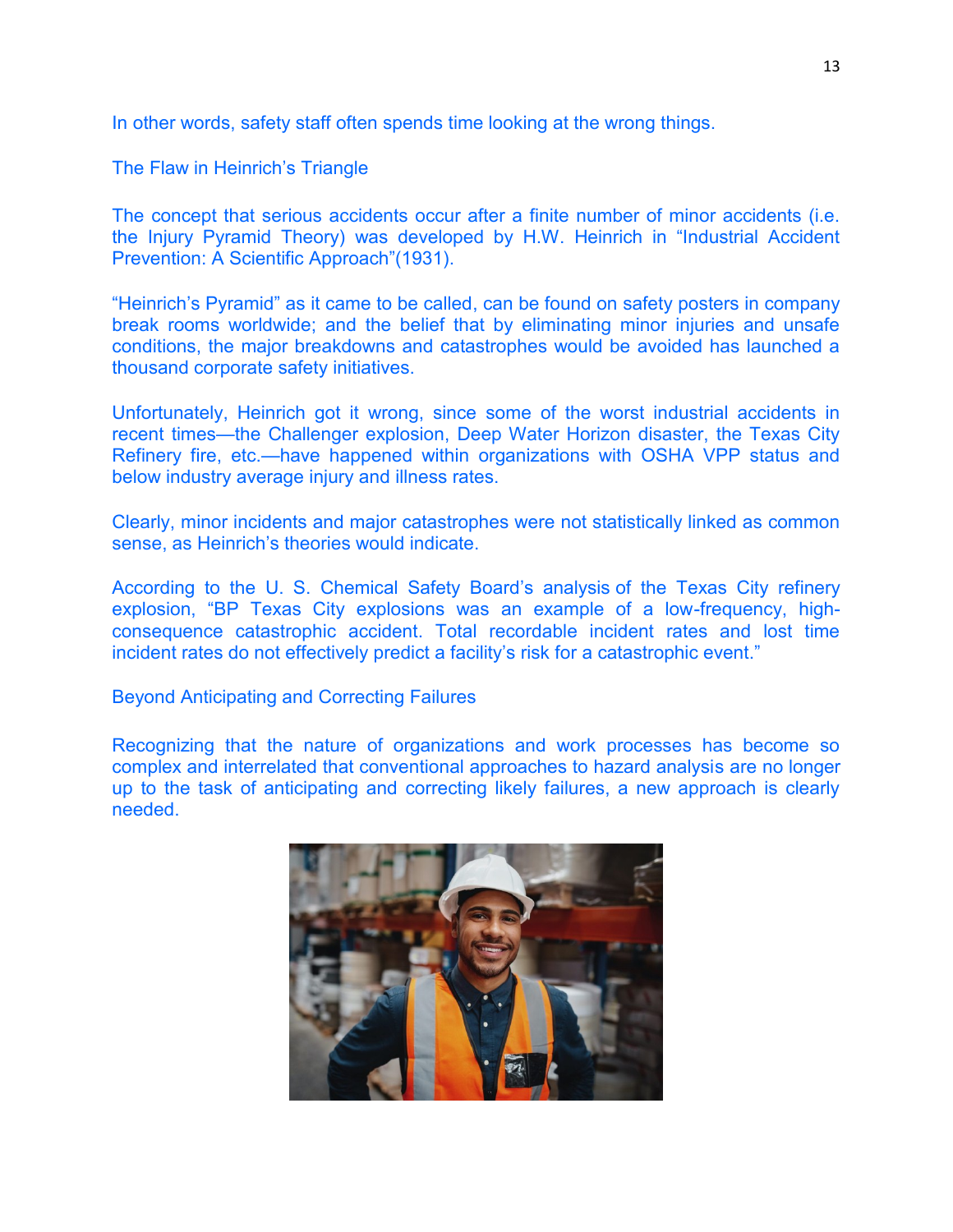"Safety and risk in a complex system are not a matter of controlling, governing, standardizing, and understanding individual components. So-called system accidents (Perrow, 1984), while rare, are caused by the interactive complexity of the system itself…System accidents result from the relationships between components, not from the workings or dysfunction of any component part." (Dekker S, The Safety Anarchist, p. 134 (2018)

This includes actions and inactions of workers who are part of an increasingly complex process. Although a worker may make a "mistake" to start a chain of events, it's the system design and operating characteristics that determine if the consequences will be catastrophic or minor.

## **The New View Explained**

"New View" safety programs are not based on checking the usual compliance boxes that traditional safety management is built on. Since many companies embrace New View principles after having used a conventional approach for many years, they already have the compliance-driven, audit-based, highly bureaucratic structures in place.

The goal in these companies is to increase the effectiveness of the safety effort and to reduce injuries and hopefully guard against those low-probability, high-impact catastrophic accidents.

Breaking down some of the bureaucracy and emphasizing employee operational knowledge over the "expert" knowledge coming from the Safety and Quality departments is a first step.

Some broad principles of the new safety approach are listed below: (Todd Conklin, Pre-Accident Investigations, 2012)

- Safety is not the absence of accidents; safety is the presence of defenses.
- Humans are born to make mistakes.
- Employees come to work wanting to perform their jobs well.
- Workers don't cause failures (failure is built into the system).
- Workers are not problems to be fixed, but solutions waiting to be found.
- After an accident, you can blame and punish or learn and improve.

This approach places a high value on employee knowledge and focuses on communications between the shop floor, safety department, production, and quality.

Allowing employees to influence work processes and use their knowledge to drive system improvements is the key to New View Safety Management.

With Safety-II, safety staff concentrates on the 99% of worker actions that result in positive outcomes and use the occasional incident or failure as a learning opportunity to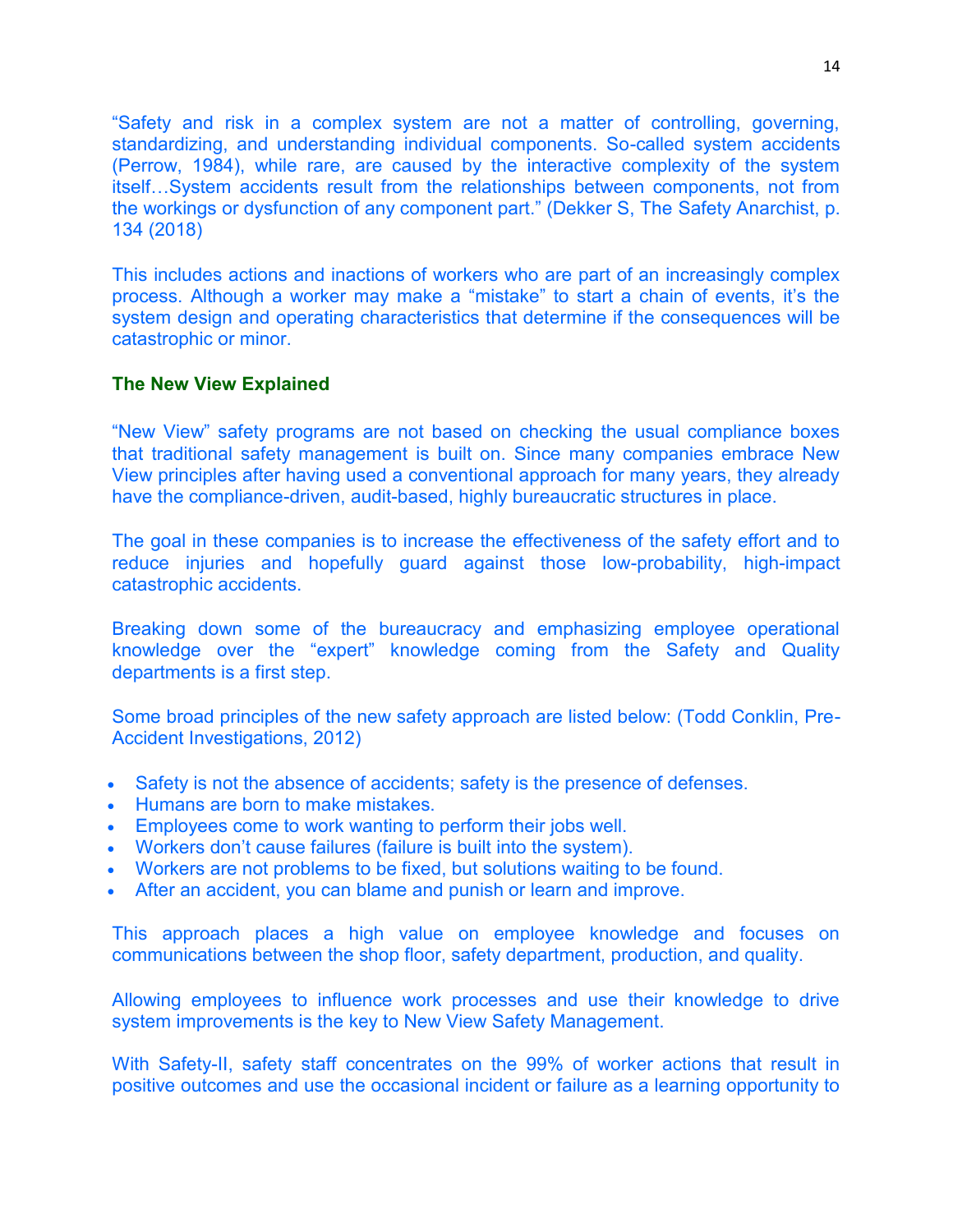understand how the system failed and what might be done to make predictable failures have less severe consequences.

#### **Designing Your Safety System**

So far, we've reviewed many of the pillar concepts of safety management. Some systems have been used for over one hundred years and some are still being researched and deployed in workplaces.

Of course, consensus systems like ISO 45001 are meant to serve as a guide for all sorts of work environments, from the office to the plant to the job site. Your specific SMS has to make sense for your company's size, workflows, hazards, personnel, and regulatory jurisdiction.

Whether you want to build safety into the way you do business from the ground up or want to improve processes that have remained the same for years, the following steps will help you plan and execute your program.

#### 1. Identify Hazards

At the most basic level, all a company has to do is "provide a workplace free from serious recognized hazards and comply with standards, rules, and regulations issued under the OSH Act."

Simple right? But answering that question has grown a thriving industry in safety consulting and software management systems! The challenge is in determining which regulations your company needs to comply with, how to manage compliance, and how to document that you are managing it.

The best place to start is with a reference like OSHA's Small Business Handbook, available free at the OSHA website.

This reference contains guidance on how to perform a self-inspection at your business to determine if specific OSHA requirements — for example, Lockout Tagout — apply to you. It even contains a checklist to aid the process:

- Download the OSHA Construction Self-Inspection (.PDF) or access it as a DOC template.
- Download the OSHA General Industry Self-Inspection Checklist (.PDF) or access it as a DOC template.

A similar process is called Task-Hazard Analysis (THA). To perform a THA, get employees, supervisors and engineers who know the most about the business together and list all of the different job steps and tools and other materials that are used in the process.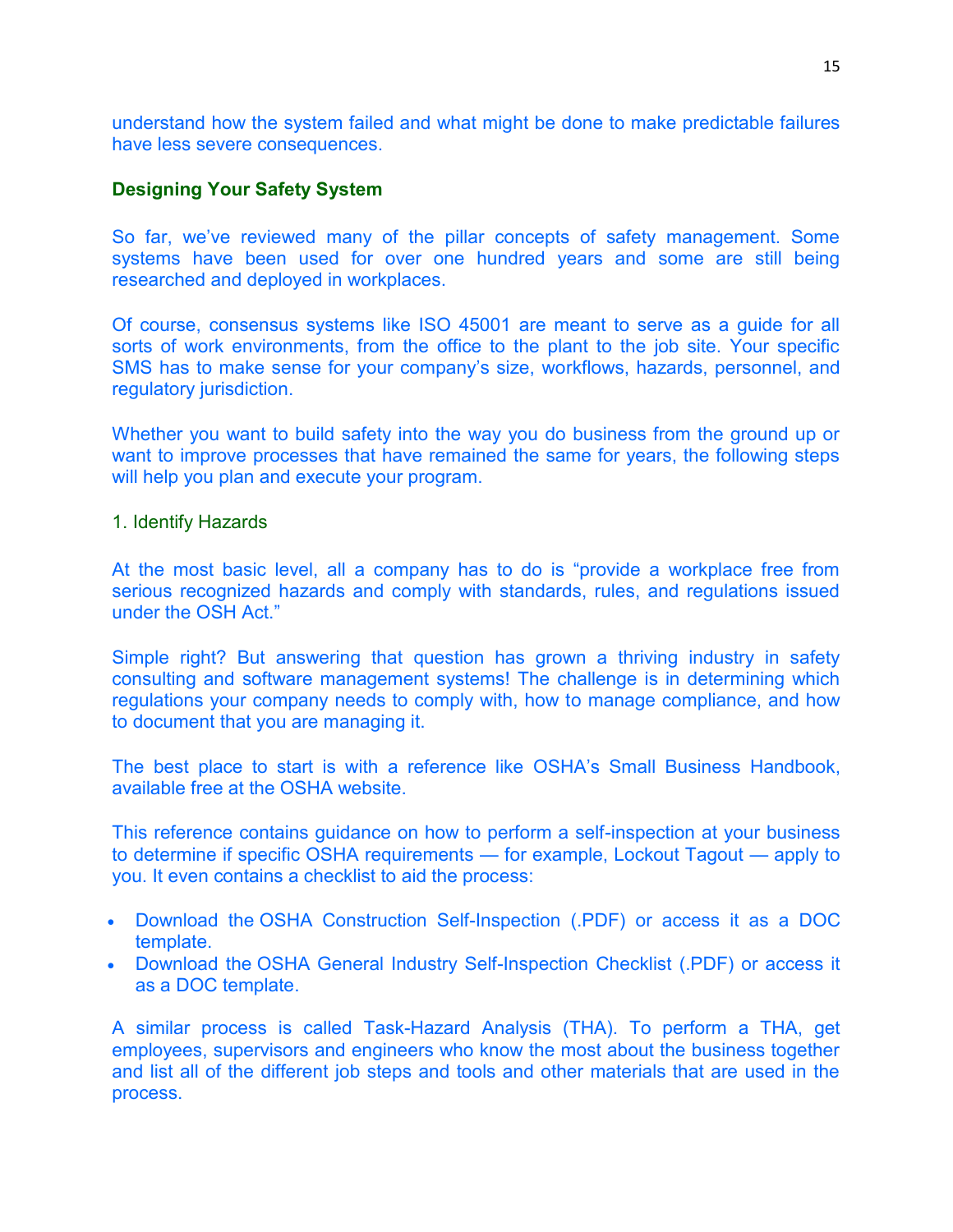#### 2. Build a List of Essential Programs

Then, using technical data like Safety Data Sheets for chemicals, determine the worst case of what could harm employees or damage the facility if there is an accident.

Match up the hazards with applicable OSHA, EPA, etc. regulations that are required for compliance, and build a list of the essential programs from there. For chemicals, you will create a Hazard Communication Program, and so on and so forth.

#### 3. Identify Roles and Responsibilities

Part of designing the SMS is to assign roles and responsibilities to those who will be responsible for keeping them up to date and managing them.

Typically, accident reporting and OSHA recordkeeping is assigned to the company's Workers Compensation program administrator because so much confidential personal data is involved.

In the absence of a dedicated safety specialist or safety manager, the other programs should be assigned to supervisors and managers who can lead them.

The Maintenance Manager usually has responsibility for electrical safety, Lockout-Tagout, Confined Space Entry, Overhead Hoists & Cranes, etc.

The Operations Manager or Production Manager often leads facility inspection programs such as Portable Fire Extinguisher Inspections, Emergency Action Plan, Walking-working Surfaces, etc.

How the roles are split up is not as important as making sure that the important programs are implemented and maintained.

#### 4. Implement Safety Training

In the area of training and records management, some companies implement a parallel system called Safety Training Management (STM). Most OSHA regulations require employee training, and some, like forklift operations, require very specific recordkeeping.

Smaller companies will typically determine training needs (i.e. who needs the training and how often) and place them on a training matrix organized by job title, then create a perpetual training calendar to better spread the various types of training out over the course of the year.

Individual employees should have a record of all training received, including dates, instructor name, and a description of the topics covered. Training programs requiring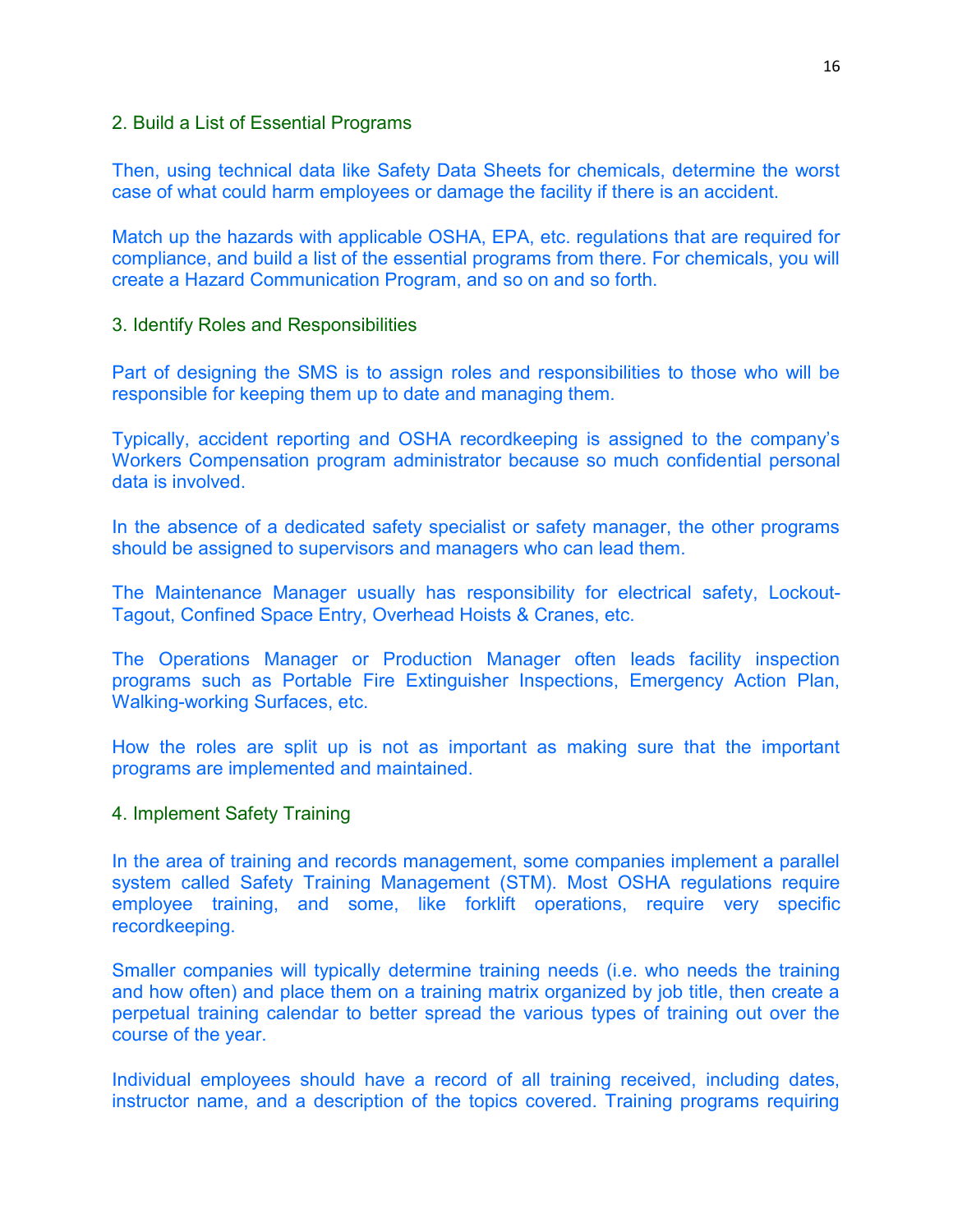quizzes, exams, or on-the-job demonstrations should also be kept in the employee training file.

For larger companies or companies with distributed workforces like electrical contractors, keeping track of all this becomes a full-time job. That's why safety management software has been developed and refined to include training and certification tracking.

## 5. Manage Information with Technology

Although the basic requirements for OSHA compliance haven't changed much, the ability to manage information about the company's compliance program has grown far easier.

Regardless of whether your SMS is on a spreadsheet or carried on a server in the cloud, the process for determining what OSHA standards are relevant to your business and what type of hazards your employees are exposed to while on the job is still the basis for any safety management system.

## **Building on the Foundations**

Most organizations assert that their safety program is about protecting workers when it is actually more focused on accidents (and preventing them).

Remember that the single-minded focus on lowering incident and days-away rates in American industry has led to an overly rigid, bureaucratized, and compliance-based management structure.

Such a structure exists to protect the organization from enforcement actions and fines rather than concentrating on building knowledge and resilience into the workforce. Accident prevention does not always equal safety.

## **Safety Management Systems for Real People**

In my research into how different management approaches actually work in real companies, I have noted some practices which tend to be successful across all types of industries and management models:

- Management that is truly safety-oriented (and makes resources available to prove it)
- Well-trained, motivated safety staff, who report directly to top management yet spend their time with workers in the factory, on the job site, etc.
- Employees who feel valued and can bring their concerns to management without fear of reprisal
- Supervisors and forepersons who reflect management's concern for safety and act accordingly